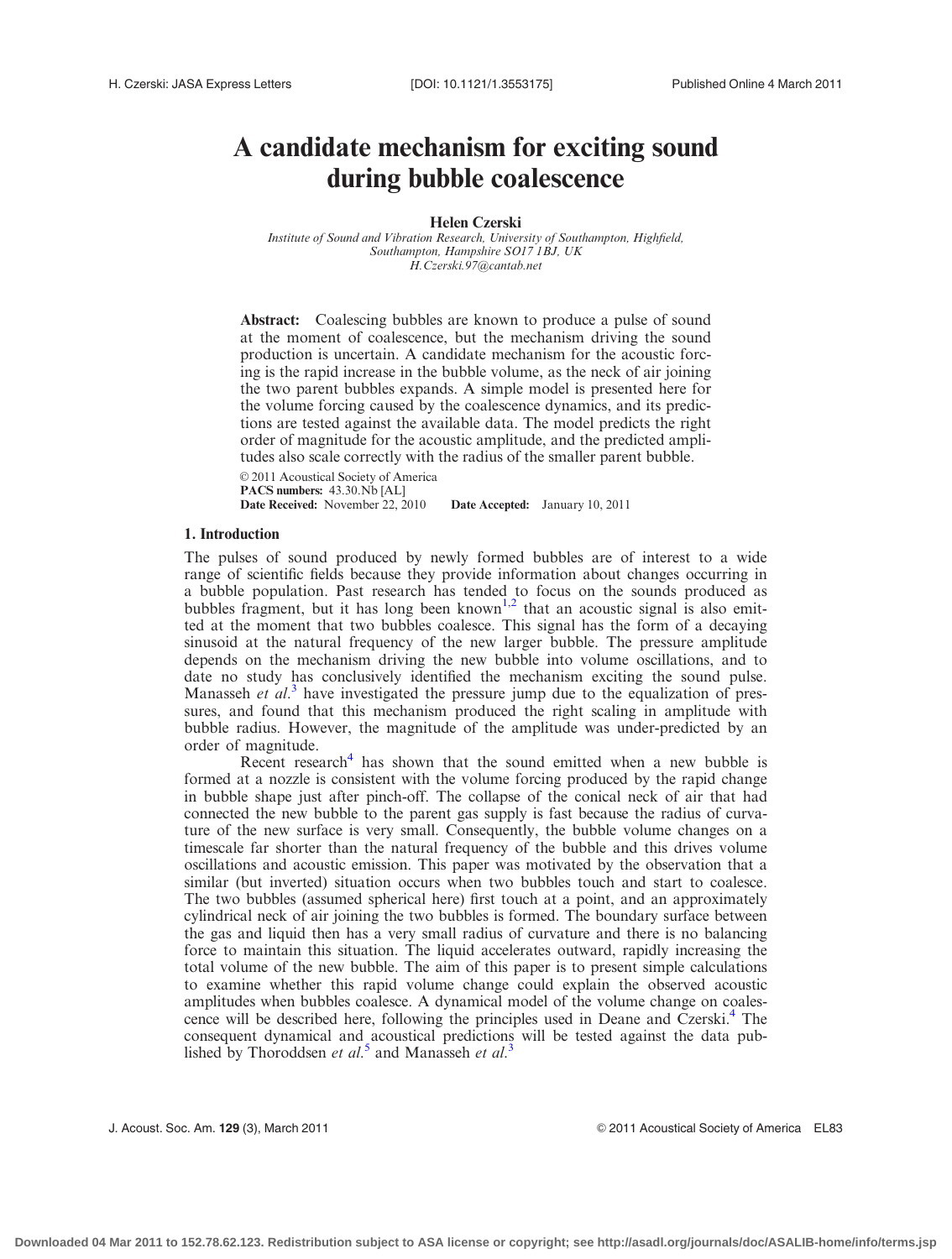

Fig. 1. (Color online) Diagram showing the parameters used for the model described here. The two bubbles (with radii  $r_1$  and  $r_2$ ) are considered axisymmetric about the line joining their centers. R is the radius of the neck of air joining them (which is assumed cylindrical). The inset shows a close-up of the region where the two bubbles touch, and the shaded area shows the cross-section of the liquid annulus under consideration in the model when the neck has reached radius  $R$ . The schematic diagrams along the bottom of the panel show how the neck is assumed to change in time, where the solid lines represent the actual bubble walls at any time and the dotted lines show the initial position of the bubble walls.

# 2. Dynamical model

The model is based on energy balance arguments. In order to carry out a simple firstorder calculation, we assume that thermal and viscous losses are negligible on the short timescales considered here. Figure 1 defines the geometry and the parameters used in the calculation. The situation is axisymmetric about a line joining the bubble centers, and we make no assumptions about their relative sizes.

At time zero, the bubbles touch at a single point, and the neck of air joining them is assumed to be infinitesimally thin. This is the moment of formation of a new bigger bubble. We will assume here that the neck is cylindrical, even though Thoroddsen et  $al$ <sup>[5](#page-5-0)</sup> showed that arcs of circles can be fitted to the shape of the bubble wall. The reason for this simplification is that it permits an analytic solution for the neck radius with time, while still including the fundamental physics of the problem. Consider an annulus of liquid just outside the neck, when the neck has a radius of R. We assume that the surface area that will be lost as this annulus moves outwards from  $R$  to  $R + dR$  in time dt provides the kinetic energy for that annulus to move outwards at a speed dR/dt:

$$
2\pi R(dS_1 + dS_2 - dz_1 - dz_2)\sigma = \frac{1}{2}(2\pi R(z_1 + z_2)dR)\rho\left(\frac{dR}{dt}\right)^2, \tag{1}
$$

where  $dS_1$  and  $dS_2$  are the widths of the slanted areas lost from bubbles 1 and 2, and  $z_1 + z_2$  is the height of the new surface area formed (vertical in Fig. 1).  $\sigma$  is the surface tension and  $\rho$  is the density of the liquid.

We can rearrange Eq. (1) in terms of  $r_1$ ,  $r_2$ ,  $\theta_1$ , and  $\theta_2$  (all defined in Fig. 1) to get an expression for the outward velocity,

#### EL84 J. Acoust. Soc. Am. 129 (3), March 2011 **H. Czerski: Sound production from bubble coalescence**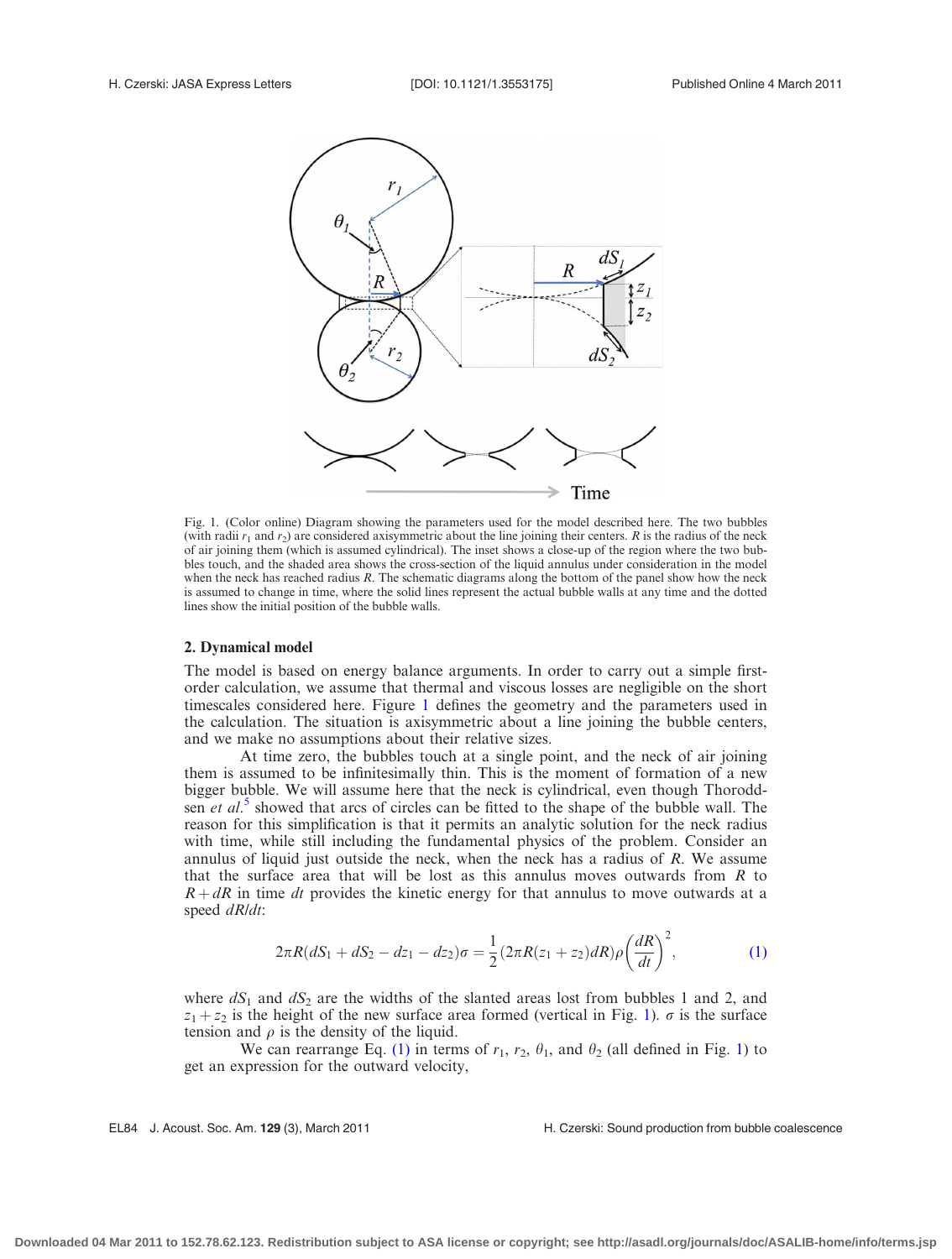$$
\left(\frac{dR}{dt}\right)^2 = \frac{2\sigma}{\rho} \left(\frac{1}{\frac{\cos\theta_1}{r_1(1-\cos\theta_1)} + \frac{1}{\cos\theta_2} \left(1 - \frac{R}{r_2}\right)}{r_1(1-\cos\theta_1) + r_2(1-\cos\theta_2)}\right).
$$
\n(2)

<span id="page-2-0"></span>Using  $R/r_1 = \sin \theta_1$ ,  $R/r_2 = \sin \theta_2$  and the approximations  $\cos \theta_1 \approx 1 - R/2r_1^2$ , and  $\cos \theta_2 \approx 1 - R^2/2r_2^2$ , we can eliminate  $\theta_1$  and  $\theta_2$ ,

$$
\left(\frac{dR}{dt}\right)^2 = \frac{4\sigma}{\rho R^2} \left(\frac{2r_1r_2}{r_1+r_2} - R + \frac{R^2}{2} \frac{r_2^2 + r_1^2}{r_2^2 r_1 + r_1^2 r_2}\right).
$$
\n(3)

Equation (3) is valid to second order and is presented for completeness. The most important forcing will occur at small values of R, so to make the expression more tractable only the zeroth order term in the parenthesis on the right hand side of Eq. (3) will be used for the following calculations. Numerical testing has shown that this assumption makes a negligible difference for the parameter ranges of interest here.

The expression for the outward speed is then given by

$$
\frac{dR}{dt} = \sqrt{\frac{4\sigma}{\rho R^2} \frac{2r_1r_2}{(r_1 + r_2)}},\tag{4}
$$

which can be integrated to give the neck radius with time,

$$
R = 2\left(\frac{2\sigma r_1 r_2}{\rho(r_1 + r_2)}\right)^{1/4} t^{1/2}.
$$
 (5)

We will now check this model against the data from Thoroddsen et  $al$ <sup>[5](#page-5-0)</sup>. Equation (4) has a similar form to the capillary-inertial model described in that paper. That model includes an adjustable constant C, whereas there are no adjustable parameters in the simple model presented here. Their data fit the capillary-inertial model very well if C is given a value of 1.08. Equation (4) in this paper can be used to predict a value of 1.41 for C if  $r_1 = r_2$  (to match the model of Thoroddsen *et al.*) and  $(z_1 + z_2)/r \ll 1$ , which is a valid assumption at early times during the growth of the neck. Figure  $2(a)$  shows the data from Fig. 4 of Thoroddsen et al. compared with the results from Eq. (5). The dynamical model presented in this paper overpredicts the speed of the neck growth, which is expected because there are no energy loss terms included, and simplifying assumptions were made about the shape of the neck. However, the general form of the function is the same and this model includes the effects of  $r_1$  and  $r_2$ . The author is unaware of coalescence speed data for coalescing bubbles where the parent bubble's radius ratio was more than 2, so Eq. (5) remains untested for higher radius ratios. However, the model predicts the correct order of magnitude and the correct functional form, providing confidence that a first-order calculation of the acoustic forcing can be made with this model.

Equation (5) can be used to find the volume gained by the new bubble with time, so the acoustic forcing provided by the dynamics of the coalescence event can now be calculated directly. The additional bubble volume after time t,  $\Delta V(t)$  is given by

$$
\Delta V(t) = \int_0^{r=R(t)} 2\pi R dR(z_1 + z_2).
$$
 (6)

Using small angle assumptions for  $\theta_1$  and  $\theta_2$  and Eq. (5), this reduces to

$$
\Delta V(t) = \frac{8\pi\sigma}{\rho} t^2.
$$
\n(7)

J. Acoust. Soc. Am. 129 (3), March 2011 **H. Czerski: Sound production from bubble coalescence** EL85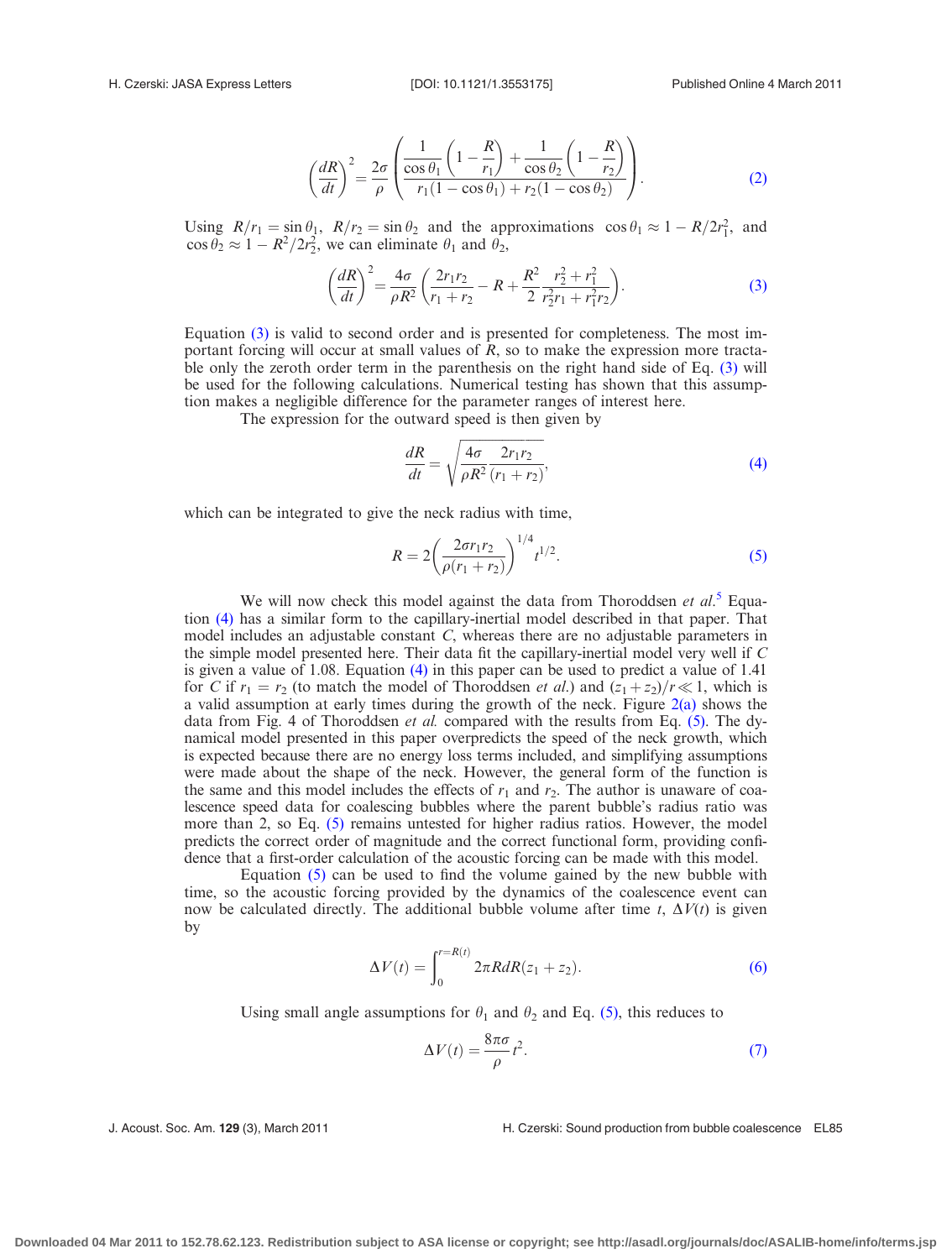<span id="page-3-0"></span>

Fig. 2. (Color online) (a) A plot of the neck width with time. The dotted line shows the results from Thoroddsen et al. and the solid line shows the predictions of the model described in this paper for the same parameters. If the model results are multiplied by 0.65, they exactly overlie the experimental data. (b) The scaling of the acoustic pressure amplitude with a reference pressure, a plot equivalent to figure 13 in Manasseh et al. The circles are the data points from that figure, and the lines show the predictions from the model presented here for  $\theta_{\rm lim}$  of 40° (dotted line),  $45^\circ$  (dashed line), and  $50^\circ$  (solid line).

The effect of this additional bubble volume will be to decrease the pressure inside the bubble. The change in external pressure that would be required to account for this change in bubble volume can be calculated using the polytropic relationship

$$
P_{\rm in} = P_{\rm in,0} \left(\frac{V_0}{V_0 + \Delta V}\right)^{\kappa},\tag{8}
$$

where  $P_{\text{in}}$  is the internal bubble pressure at the time of interest, and  $P_{\text{in},0}$  is the internal bubble pressure when the bubble is in equilibrium with the ambient pressure in the liquid around it.  $\frac{\Delta V}{V_{0}} \ll 1$ , so a binomial expansion of Eq. (8) yields the forcing function  $f(t)$  for a spherical bubble of radius  $R_0$ ,

$$
f(t) = \frac{-6\sigma\kappa P_{\text{in},0}}{\rho^2 R_0^5} t^2.
$$
 (9)

The additional factor of  $\rho R_0^2$  in Eq. (9) is due to the form in which the forcing is inserted into the Rayleigh–Plesset equation, as an equivalent external pressure.<sup>[4](#page-5-0)</sup> This forcing term can then be used to drive the linearized Rayleigh–Plesset equation, once the appropriate time dependence is taken into account (discussed below). To apply the Rayleigh–Plesset equation, it is necessary to use an equivalent spherical radius for the new bubble, and we assume here that the breathing mode response of the bubble can be described using spherical symmetry. This approach produced good results in Deane and Czerski.<sup>[4](#page-5-0)</sup>

Equation (9) has no dependence on the parent bubble radii. The most obvious effect that the bubble radii will have is to limit the length of time for which this simple model of neck expansion is valid. We make the assumption here that this is controlled by the smaller bubble of the pair (labeled bubble 2), and that the length of time for which forcing continues is related to the length of time taken for the neck radius to reach some fixed fraction of the small bubble radius, or equivalently a limiting angle  $\theta_2 = \theta_{\text{lim}}$ . The calculation here is carried out with values for  $\theta_{\text{lim}}$  of 40, 45, and 50 degrees, so that the importance of this parameter can be judged. The time taken for the neck to reach this radius [calculated using Eq.  $(5)$  and labeled  $t_{\text{lim}}$ ] will be used to scale the time for which the forcing is allowed to continue.

EL86 J. Acoust. Soc. Am. 129 (3), March 2011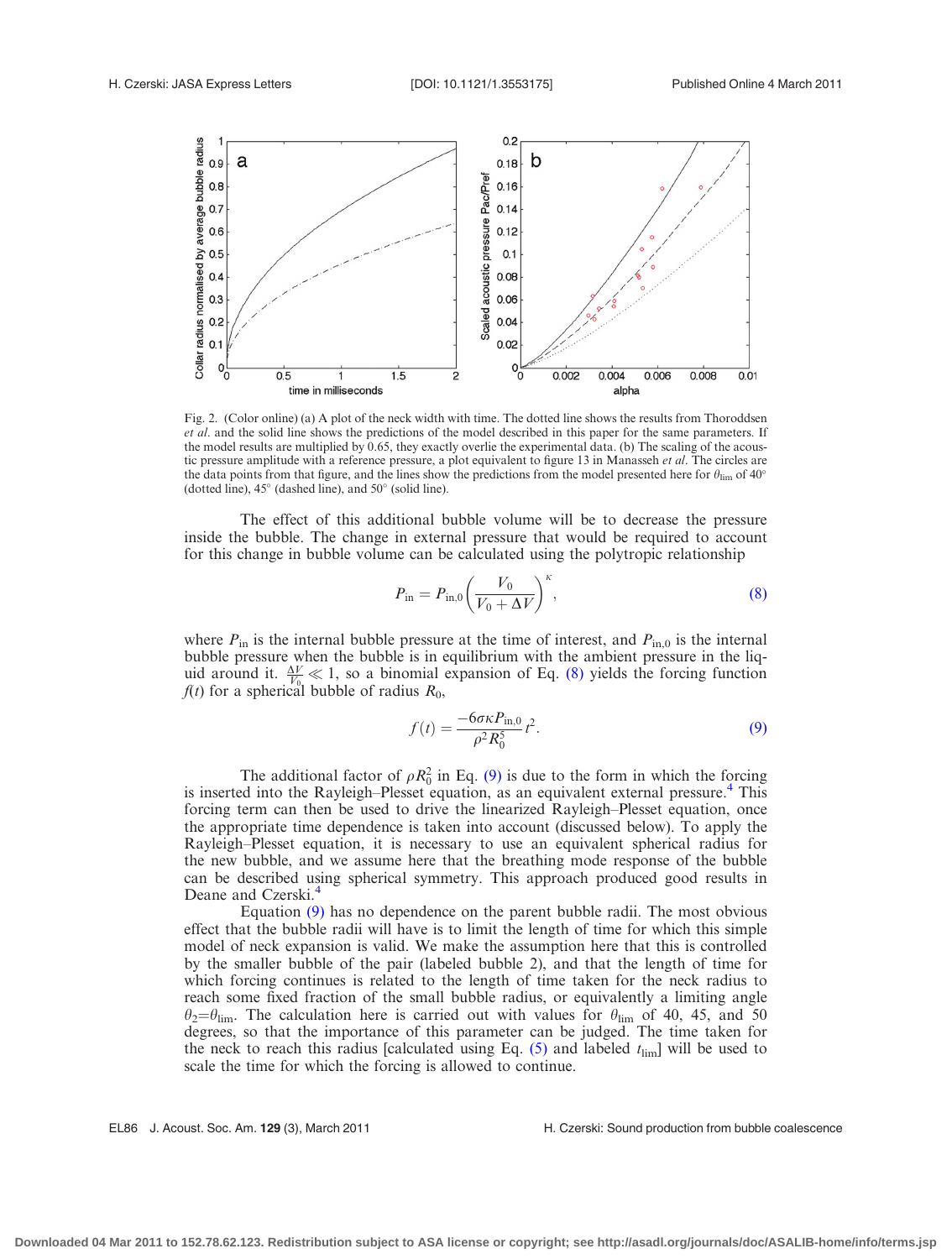<span id="page-4-0"></span>

Fig. 3. (Color online) Results of the model described in this paper, from numerical simulations using the parameters in Manasseh's paper. The large bubble has a radius of 0.8 mm in all cases, and the results shown here are for small bubble radii of 150  $\mu$ m (solid line) and 200  $\mu$ m (dashed line). (a) The function modulating the forcing for the two radii. In each case, the modulating function  $M(t)$  passes through 0.5 at  $t_{\text{lim}}$ . (b) The forcing functions. The thick solid line shows the unmodulated forcing function  $f(t)$ , and the thin solid and dashed lines show the final forcing functions for the two bubble radii, once that modulating function is applied. (c) and (d) The calculated acoustic pressures with time for these situations. The vertical axis is the same in both plots, and it can be seen that both pressure signals rise initially, and that the amplitude of the pulse associated with the 200  $\mu$ m radius bubble is much larger than that associated with the 150  $\mu$ m radius bubble.

The arbitrary function chosen to modulate the forcing is an arctangent, because this is continuously differentiable and relatively straightforward to scale. The modulating function  $M(t)$  is shown below, and its effect on the forcing function is shown in Fig. 3,

$$
M(t) = \frac{1}{2} - \frac{1}{\pi} \arctan\left(B \frac{t - t_{\text{lim}}}{t_{\text{lim}}}\right),\tag{10}
$$

where B is a constant chosen to determine the cut-off slope. The  $M(t)$  scales so that it is close to 1 at time zero and has decreased to 0.5 at  $t_{\text{lim}}$ . The value for B used in these calculations was chosen to be 3 to provide a reasonable cut-off slope.

With the acoustical model in place, it is now possible to calculate the acoustic pressure signals produced by coalescence events. The outcomes of this model will be compared with the data of Manasseh et  $al$ <sup>[3](#page-5-0)</sup>. The radii of the new bubbles in that study have a minimum value of 0.8 mm, so we neglect the change in internal pressure due to surface tension. The newly coalesced bubble will oscillate close to its natural frequency, so for the damping term we use Medwin's approximation.<sup>[6](#page-5-0)</sup> The version of the Rayleigh–Plesset equation used here is

$$
\frac{d^2\varepsilon}{dt^2} = -\frac{3\kappa P_0}{\rho R_0^2} \varepsilon - 0.0025 f^{\frac{1}{3}} \omega \frac{d\varepsilon}{dt} + \left[ \frac{1}{2} - \frac{1}{\pi} \arctan\left( B \frac{t - t_{\text{lim}}}{t_{\text{lim}}} \right) \right] \frac{6\kappa \sigma P_0}{\rho^2 R_0^5} t^2, \tag{11}
$$

where  $\omega$  is the natural frequency of the new bubble in radians/s, f is equal to  $\omega/2\pi$ ,  $R_0$  is the equivalent spherical radius of the new bubble, and  $\varepsilon$  is the fractional change in bubble radius. Integrating this with respect to time gives us the bubble wall radius, speed, and acceleration; so the acoustic pressure at 1 m distance can be calculated.

In the experiments of Manasseh *et al.* a large bubble was formed at a nozzle, followed by a much smaller bubble that coalesced with the first bubble after a short interval. High-speed photography was used to measure the bubble radii and a nearby hydrophone recorded the acoustic pulse produced. The effects of reverberation in the